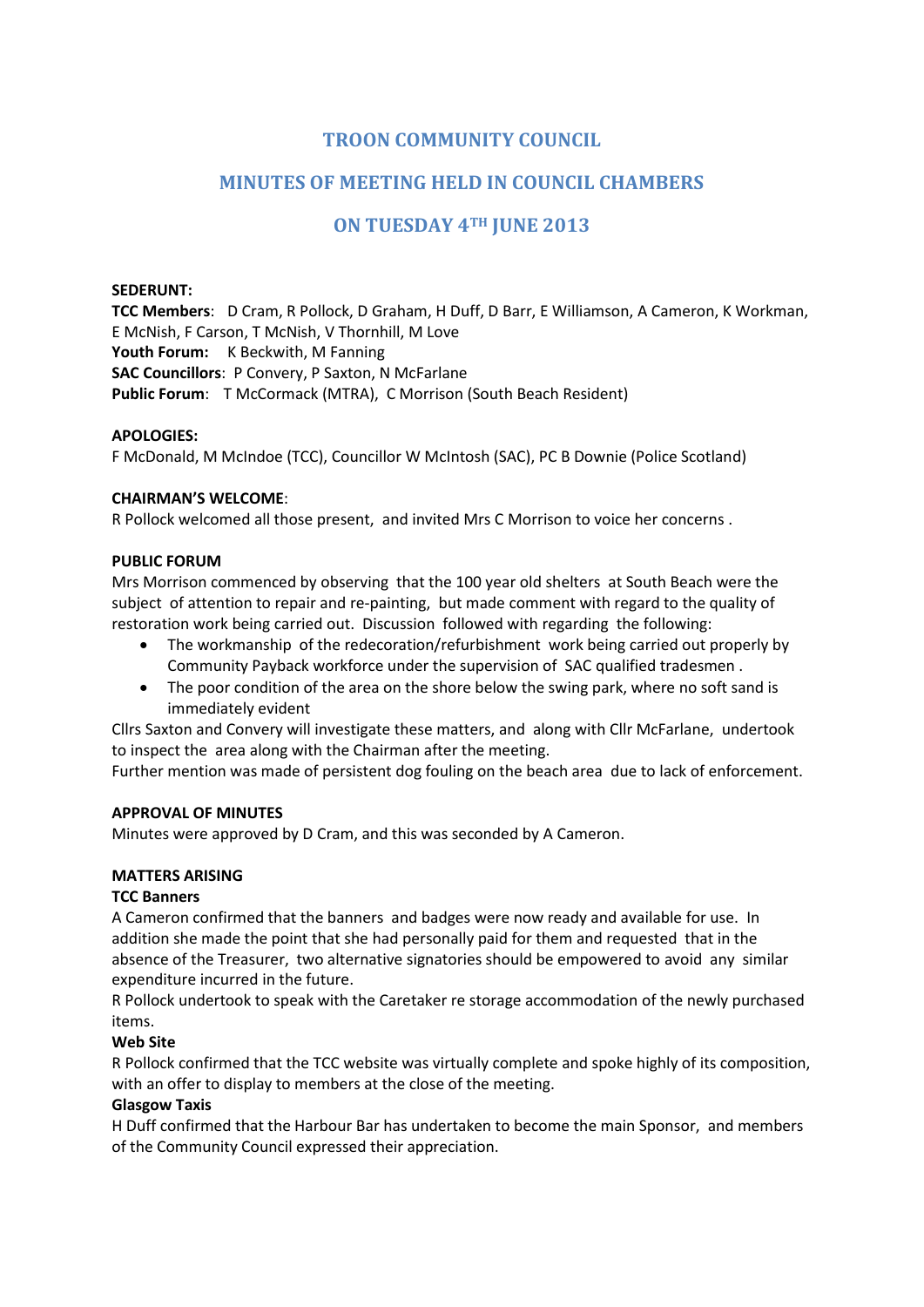## **Dilapidated Caravan at Maple Grove**

It was confirmed that the caravan has now been removed.

## **Bollards at Merrick Avenue**

In response to an enquiry from T McCormack, Cllr Saxton stated that he was still awaiting a reply. **Rubbish Bin at Railway**

With the information that this had been removed and destroyed, in response to a question re replacement, Cllr Convery confirmed that this would be replaced.

## **North Shore Rubbish**

Cllr Convery expressed his disappointment at the outcome of this programme, and confirmed that all materials would be removed and the work redone.

# **Hawthorn Place**

Cllr Convery undertook to make enquiries re responsibility.

# **Car Parking on the Prom**

To be followed up by PC Brian Downie

# **Troon Primary School**

Cllr Saxton informed that the poor condition of roof and its interior at entrance was caused by damp. **Deteriorating Condition of Two Play Parks at Muirhead**

It was confirmed that this matter was under consideration

# **Beach Road Walkway**

R Pollock opined that, in spite of willingness of a local resident to effect some kind of repair, any well- meaning resident should in the first instance contact South Ayrshire Council to avoid a charge of fly-tipping.

# **YOUTH FORUM REPORT**

In advance of delivery of his reports, K Beckwith introduced Melissa Fanning as an interested Youth Forum observer. He then delivered very proficient and informative reports, making note of the following:

### **Marr College**

- Suggestion Box and of possible inclusion on TCC web site, with an invitation from the Head Teacher to a member of TCC to possibly address pupils at Assembly.
- Litter Pick S3 pupils were gratefully assisted by pupils from South Craig School
- Dog Fouling patrolling has been carried out by teaching staff, campus policeman and Dog Fouling council official
- BBC News Report 1035 schools, including Marr, became "News Rooms" for the day
- Music at Marr Very well received and successful concert featuring soloists, bands, choirs and Marr "Kilts n Kit"

# **Troon Youth Centre**

- Serious lack of confidence in Youth Workers felt by membership.
- Drop in membership numbers
- Absence of Committees , barring a Development Committee covering all organisations using the Centre
- Last minute cancellations of meetings
- General lack of consultation/relationship between Youth Workers and Young People members

Discussion followed on the importance of retaining the valued facilities of Troon Youth Centre for the young people of Troon. Councillors undertook to study the report in detail in the hope of finding a solution to the recent problems.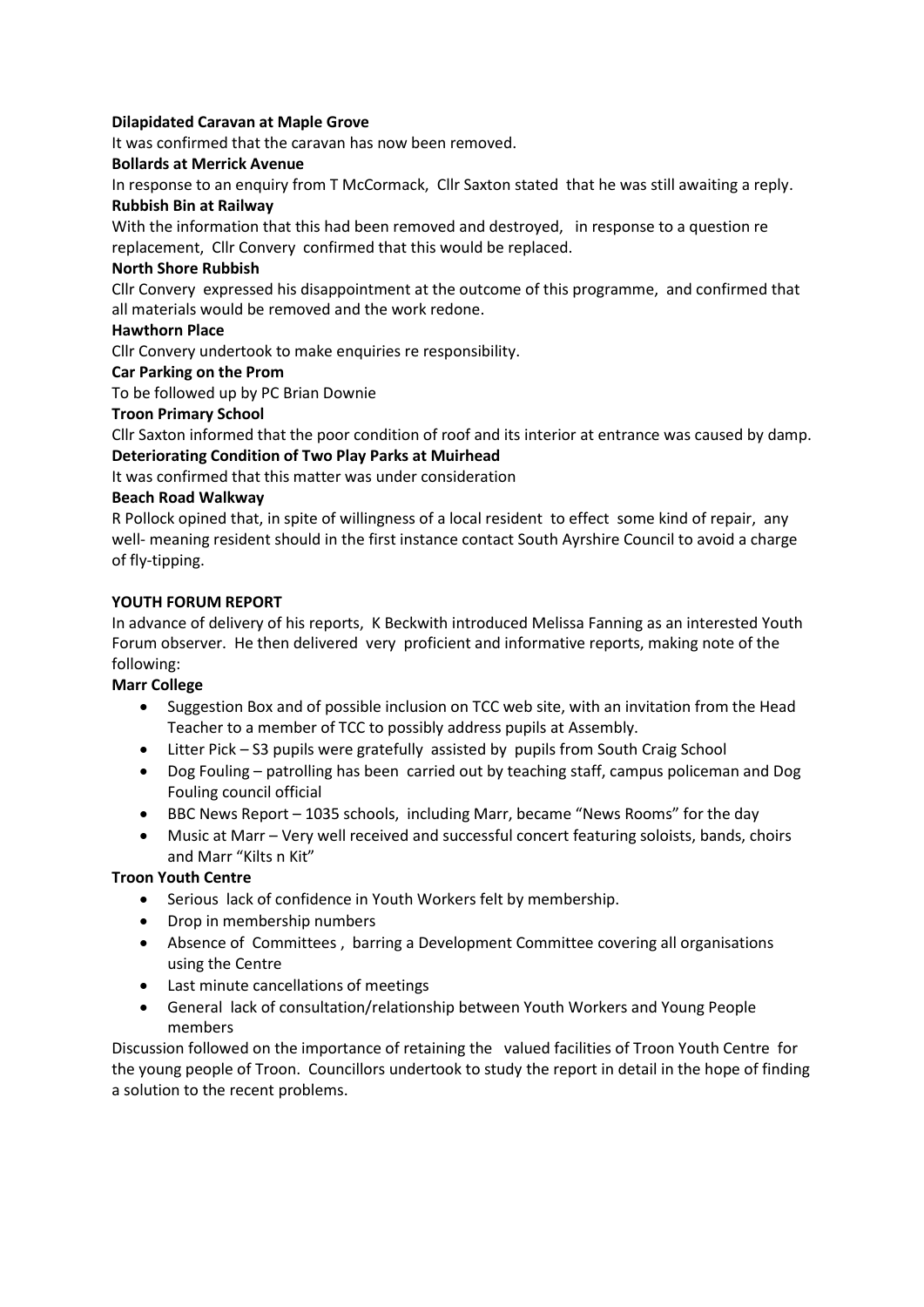#### **CORRESPONDENCE**

#### **Outgoing**

**Dundonald Primary School ; Struthers Primary School; Muirhead Primary School;Marr College; Head of Service – Education, SAC; Marr Rugby Club; Mrs T Cameron; Ltr re resignation T Cameron to SAC**

### **Incoming**

**South Ayrshire Council Insurance Details for Troon Community Council**-passed to H Duff; **Tradecraft (ltr from V Gwynne**) - Chairman requested a reply be sent to Mrs Gwynne in his name reconfirming the terms of lease of stall/stalls at Mini-Fair; **Basketball** (from C Hobson,Active Sports Coordinator); **Team Ayrshire Volleyball)** – Members of TCC agreed to send a donation of £50. **Enquiry from M Inglis-** No Role is currently available; **VASA Presentation** – possible invitation to be extended attend a future meeting; **ASACC** –Leaflets re Robert the Bruce Trail; **Police Scotland** – **Reports to Community Groups**. B Pollock advised that in response to an enquiry through the Association of South Ayrshire Community Councils (ASACCs) regarding the type of information that the Police would supply to community groups, he had received a detailed reply from Chief Inspector Ramsay to the effect that a standardised report would be supplied in future based on Ward boundaries. C/I Ramsay had also outlined a number of reasons behind this decision. In the absence of PC Downie, it was not known what the format of this report would be. Concern was expressed by members that there appeared to have been little, or no consultation, with either SAC or community groups prior to this decision being taken, and that Ward based information may be of little benefit to more localised groups. The SAC Councillors present indicated that they would be pursuing this matter with Police Scotland, and B Pollock undertook to do similarly on behalf of TCC.

# **COUNCILLORS' REPORTS**

**Cllr Saxton** spoke of the following:

 His support of the installation of CCTV at Muirhead Primary School as a deterrent to vandalism

**Cllr P Convery** spoke of the following:

- The progress of restoration/repair work at Troon Concert Hall flooring
- The situation re planning application of installation of wind turbines at Kyle & Carrick and the benefits or otherwise of such installation. D Graham and A Cameron confirmed that they had attended a relevant meeting which both confirmed they found very enlightening.
- Road Safety issues involving the junction of Academy Street/Church Street , affecting St Patrick's Primary School, and his satisfactory meeting with representatives of the Roads Dept, and undertook to send e-mail for distribution to members of Community Council for their perusal.
- The imminent Harbour Blessing at Troon Harbour

**Cllr N McFarlane** spoke of the following:

- Bruce's Trail and of her contribution to the published leaflet
- Tarbolton Residents and Tenants Association gaining the Queen's Award
- St Patrick's Primary School herb garden project involving Community Pay Back Workers, and of her intended input
- Marr Rugby Club reception
- Coastal Rowing Regatta
- The sale of the Toilet Block at Barassie having been agreed but still not completed
- The Golf Club House at the Troon Municipal Courses and its future
- Her request per pro South Ayrshire Council for an Income/Expenditure Balance Sheet to facilitate End of Year finances in compliance with laid down procedures.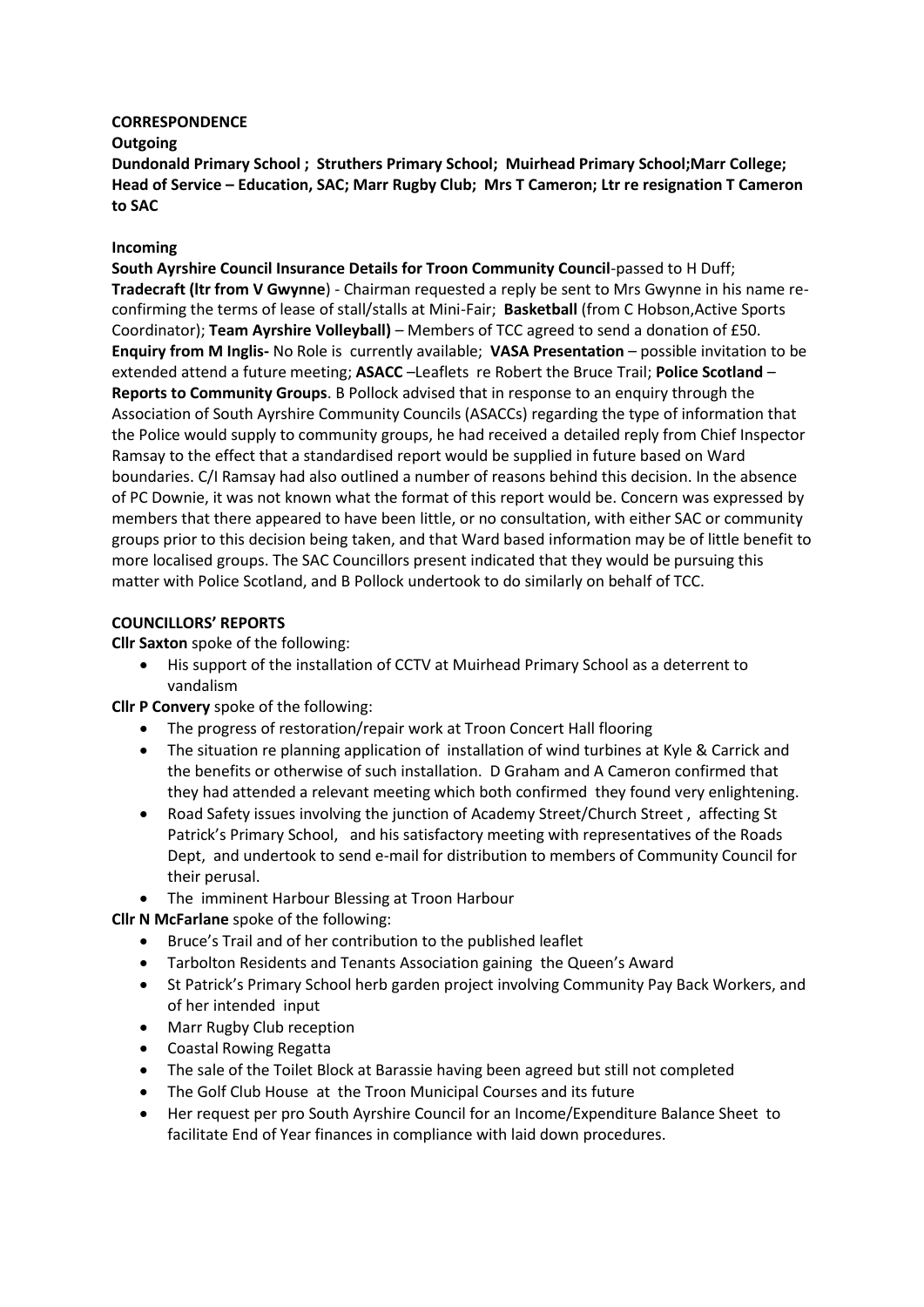# **TREASURER'S REPORT**

Treasurer D Cram reported that the Bank of Scotland now has the correct communications details concerning Troon Community Council, and that he is receiving appropriate correspondence. He confirmed that funds were in a healthy position.

# **OTHER REPORTS**

**Activities Coordinator Helen Duff** gave an update on the following:

- Glasgow Taxis Outing  $19<sup>th</sup>$  June
- $\bullet$  Mini Fair 23<sup>rd</sup> June
- $\bullet$  Wintertainment 17<sup>th</sup> November

She confirmed that arrangements for all three events, thanks to the untiring efforts of the Activities Committee Members of Troon Community Council, are now well in place.

**D Graham** spoke of the following

- Attendance at Access 4 Meeting
- The trimming of undergrowth at the path bordering Royal Troon Golf Club
- Complaint re right of way at Wood Road/Kennedy Road
- The 10,000 copies of the Walks Leaflet
- Meeting with representatives of SAC re difficulties with parking areas in Troon

# **AOCB**

# **Emergency No 101**

H Duff spoke of an incident when she experienced problems in her contact with the emergency no. 101 when dealing with a serious incident involving a neighbour in difficulty, stating that she found the reaction to be unhelpful.

### **Marr Trust**

E McNish asked Chairman R Pollock to explain the purpose of Marr Trust. He replied that a Board of Governors, acting under a Statutory Instrument, administered the Trust Fund, the purpose of which was to support higher education for residents in the Troon area. As an example, the Trust grants bursaries to students attending university. The Troon Primary Schools also receive grants for educational visits. He further explained that Troon TCC has representation on the Trust Board of Governors, which generally meets on a quarterly basis.

### **Town Diary Re-instatement**

E Williamson asked that that the **Town Diary** be re-instated to avoid clashes of local worthy causes /institutions losing out because of a lack of communication. It was suggested that all the many and varied Secretaries of these organisations may wish to lodge their Calendar of Events in Troon Library. Troon Community Council was asked to send a communication to Troon's Going Out asking for input from all those organisations to communicate with Mrs Rhona McAvenna by the start of September. Interested parties/organisations are reminded that Troon Community Council are in the process of starting an interactive web-site, which will feature a local events page which other community groups were more than welcome to contribute to.

### **Lochlea Road**

F Carson spoke of three holes in this area and enquired as to the repair schedule. Cllr P Convery undertook to enquire and respond.

### **Elderly Neighbour**

M Love extended thanks to Cllr McFarlane for her prompt response to her enquiry as to an elderly neighbour's position with regard to assistance.